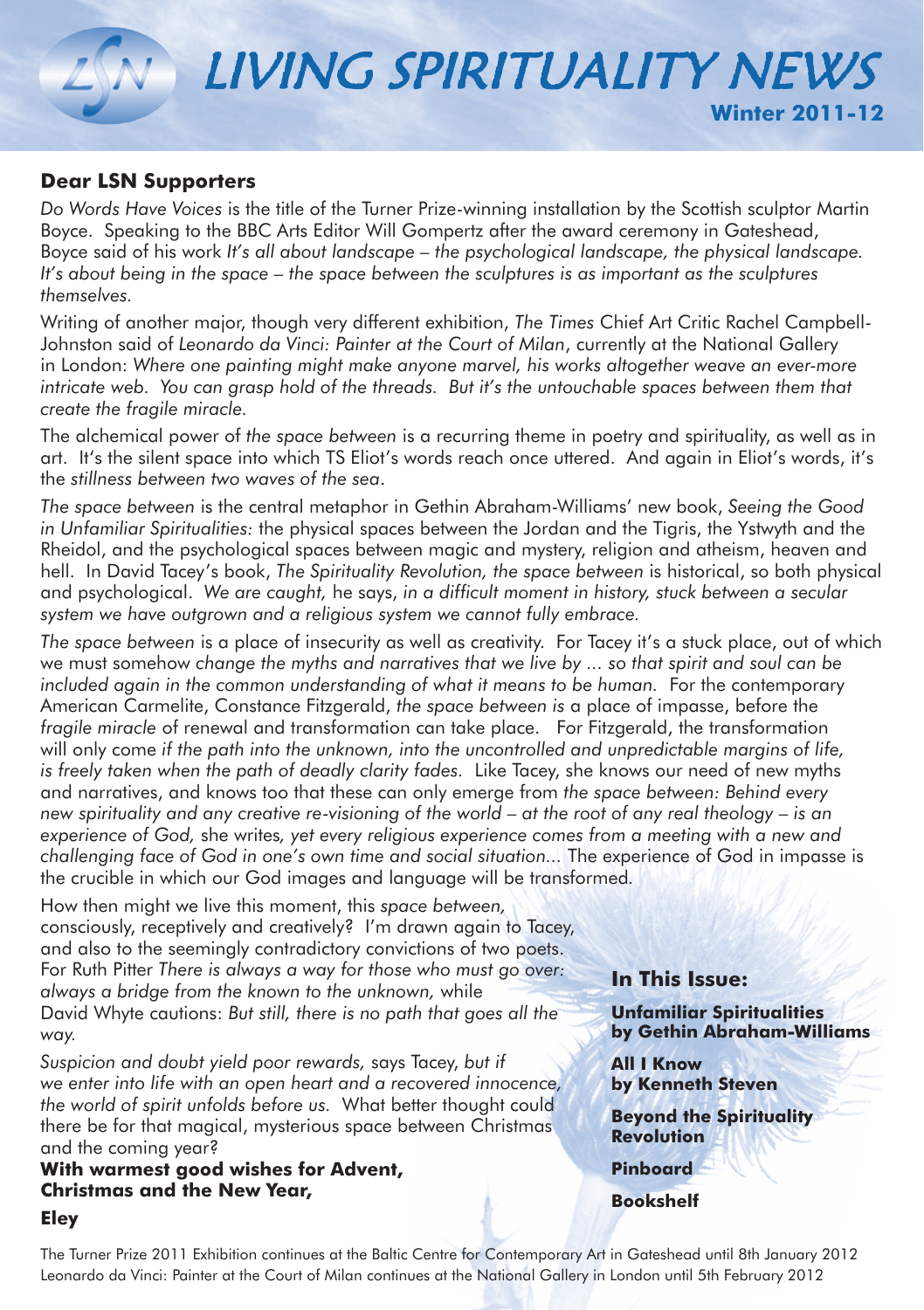# **Seeing the Good in Unfamiliar Spiritualities**

#### **Gethin Abraham-Williams**

I first met Gethin when he was General Secretary of Cytûn, Churches Together in Wales. He took a great interest in the work of LSN and was such a wise and supportive presence that I was delighted when he agreed, on retirement, to become a member of our Project Group (LSN's combined management and reflection group). Since then we've all appreciated his contribution to that group and to the life of LSN as a whole. He joined me in conversation at our last Gathering, on *Story and Meaning,* held in Birmingham, when we explored some of the themes in his first book *Spirituality or Religion – Do we have to choose?* Now Gethin has written a welcome second book, in which his experience and reflection deepen and his argument becomes at once more persuasive and more challenging. I'm very grateful to Gethin for his friendship, for all he has done for LSN, and for his permission to print brief extracts from his new book.

**In** *Seeing the Good in Unfamiliar Spiritualities (Circle Books £9.99)* **Gethin explores the role spirituality could play in a creative and life-giving response to the massive changes and challenges of our times, and draws, intriguingly, on the experience and insights of the exiled Ezekiel to do so. Living through times of comparable upheaval and trauma, Ezekiel** *had the insight and courage to reshape his people's beliefs in a way that not only served their needs at the time, but bequeathed a challenge to the world ever since.* **It was in the** *'maelstrom of meanings'* **in Babylon that Ezekiel** *moulded his thinking and started entertaining God-thoughts that seemed frighteningly novel, but that would eventually become the core of a renewed spirituality.*

It will be our capacity to reconfigure our understanding of God in the face of ... challenges that are new to us, that will decide whether the God we end up believing in, or not believing in, is a product of our unthinking past, or 'something/someone' much more exciting and dynamic... For Ezekiel, exile had the equivalent effect to the theory of evolution. It challenged cherished assumptions and unsustainable premises. It would lead eventually to the discovery that God has always operated in a *land without clear borders,* actually and metaphorically... What Ezekiel offered was not a restoration to the earlier faith, but a refinement of it in which the question that mattered was not *Why?* but *What do we now need to become?* (pp 12, 26f)

I do not know if there is such a thing as the God-gene, or if some brains are hard-wired to respond more readily to ideas of God. I only know that if God is, then God is for all and not for the few. I do not know why some of the most ethereal spiritual music has been produced by composers who describe themselves as un-believing, but I am grateful that their work has allowed my spirit to soar. I do not know why some of the most spiritual and the most thoughtful people I know find my believing strange, but I am glad of their friendship. I do not know what it means to think of God against the immeasurable vastness of the universe, any more than I can account for the problem of evil on earth, but I think it must all be of a piece. I do not know how some who say they believe as I believe, can behave in ways I find abhorrent, but I will walk with them as long as they will walk with me, as I will walk with God, and believe God walks with me. I do not know how spirituality works, I only know that, for me, God helps make sense of life, and explains me to myself. I cannot define or explain who or why God is; I cannot imagine God, but I sense I can trace the characteristics of God in the man who was baptised in the Jordan and transcended all religions. (p38)

When Tolkien spun his tales of Hobbits, of *The Lord of the Rings* and *The Silmarillion,* he set them in Middle-earth: not at a physically distant time, but rather at a *different stage of imagination*. Spirituality is a *different stage of imagination* for the world's faiths, and if we have lost it we need to recover it, and if it is new to us we need to embrace it, because as Bilbo Baggins sang in comfortable middle age: the road ahead eventually reaches the point *where many paths and errands meet.* (p56)

Peace is the reward for those who recognise that preserving the uniqueness or supremacy of their particular faith pales into insignificance before acknowledgement of the one god, the source and goal of all that is, and was, and is to come. (p114)

On our spiritual journeys, we expend so much energy and endure so much angst because we are not always looking in the right places. So where is God to be found? How is God to be known?... Spirituality doesn't set out to provide a definitive answer, but it suggests that we might get nearer to knowing if we were more prepared to live with a creative uncertainty, picking up clues here and there,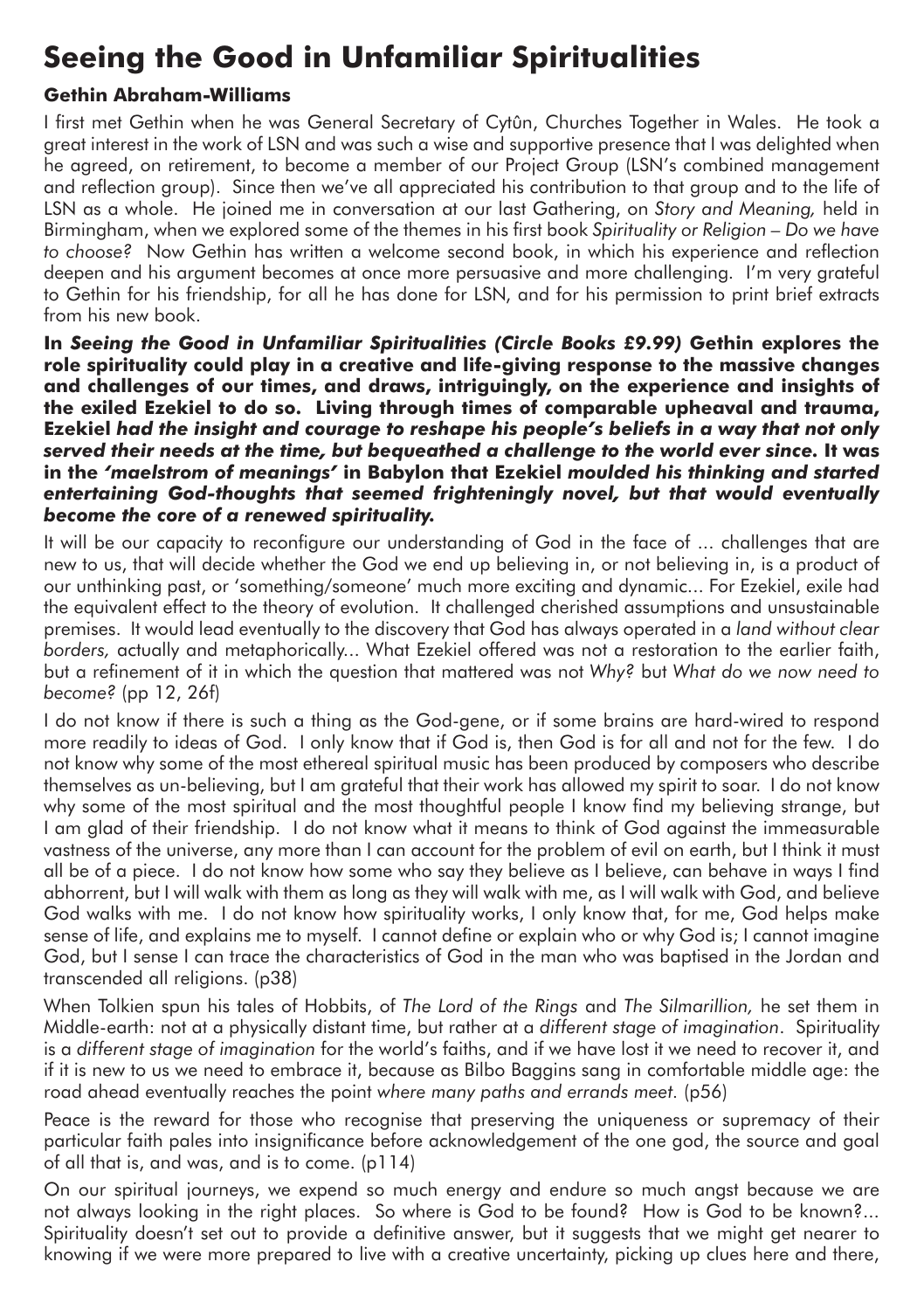looking out for signs, testing, rather than rejecting, all the spirits outright. RS Thomas is very much the poet of the searching seeker because he knew what it was to stand in that crossing place between the secular and the sacred, as priest and poet... Thomas may have been as difficult to know as he is to read, but in his bishop he found someone who understood and respected him intellectually and spiritually. In a perceptive monograph on Thomas's *Poetry of Faith,* the bishop explains that Thomas believed organised religion *had too great a desire to tidy things up* because *religious belief was essentially precarious and provisional. Too often it wanted to claim too much and often wanted to give answers when there were more questions to face.* Spirituality is essentially untidy. That is its genius. (pp115f)

The life of faith is never tidy, never completed. It is a growing into, with insights accumulating, spasmodically, all too rarely, with long, thick patches of the dense fog of not knowing. It is a walking alongside of the Other, who is both knowable and unknowable, who emerges, momentarily, out of the familiar ... and, of course, the unfamiliar. (pp118f)

## **All I Know**

The late sun leaving in the trees an orange-red, A soft honey fire. There has been no breath of wind In fifteen days; leaves hang gold and gorgeous In the woods, and through them the deer tread Patched with light, wary. The year begins to die; The rowans hang in blood-red clutches, every day The ripe sun is lower in the sky. Is this what it must be? Or did everything begin to live for ever Before the bite of the apple and the long fall Into our own demise? Is the worm at the earth's heart Our fault, the birth of our badness, Or is the last blizzard of all things, The withering of all that is, no more Than it should be, like a child's blown bubble – Beautiful to begin with, spinning reds and blues – Until it fades in a ball of cobwebs, bursts In a thistledown of drops? All I know is the seed sleeps December long – Forgotten, gone, buried in the dark – And then is born again.

### **Kenneth Steven**

*From Kenneth Steven's new collection, Evensong (pub SPCK £8.99) used by kind permission. See also Bookshelf. Kenneth will be leading a writing workshop and speaking at a Look at a Book event at The Willen Library on 18th and 19th September 2012. See www.thewellatwillen.org.uk for further details in due course, or contact 01908 242190.*

## **Beyond the Spirituality Revolution LSN's Final Gathering: 10.00am-4.00pm 21st April 2012**

The Lumen URC Church in Tavistock Place is the wonderful venue for our last LSN event and we hope that as many of you as possible will be able to join us for a day of reflection, friendship, appreciation, farewell and looking to the future. A light, inspiring, award-winning space, within easy reach of three mainline stations, tube and bus routes, we think Lumen is the perfect setting for this event. The day will include input from Eley on her work with LSN over the past ten years, and also – in a manner yet to be finalised – from David Tacey, author of the ground-breaking 2004 book *The Spirituality Revolution – The Emergence of Contemporary Spirituality.* We expect that a number of people who have been crucial to the life of LSN and its predecessors, *The Ecumenical Spirituality Project* and *The Fellowship of Prayer for*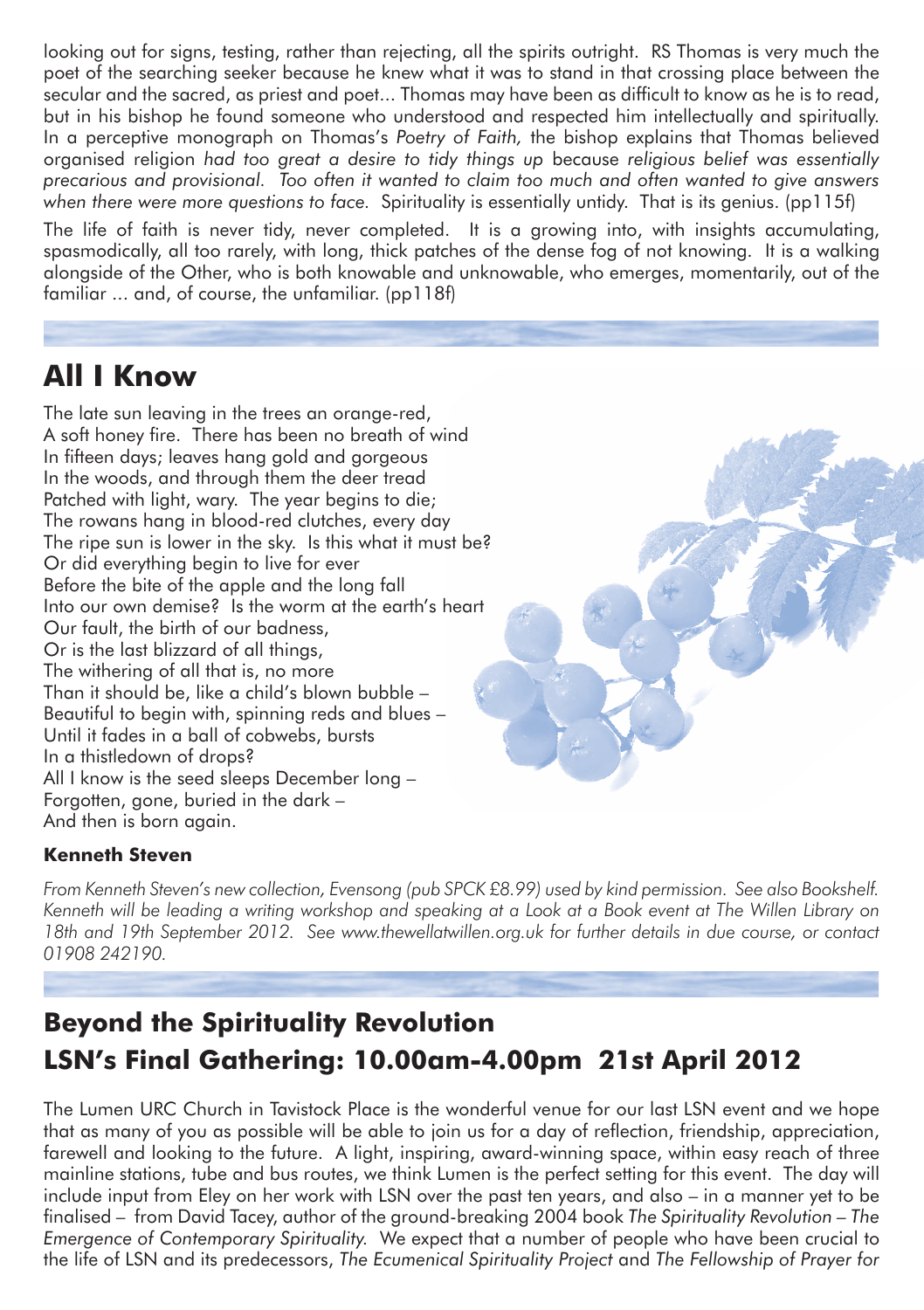*Unity,* will also be with us, and that there will be plenty of opportunity for people to share their thoughts, experiences and hopes for the future of spirituality. The cost of the day is £20.00 and this will include a light sandwich lunch and a memento to take home. As always with our events, we want to ensure that no-one is excluded and some help will be available for those who would otherwise find it difficult to attend. Please fill in the booking form enclosed with this newsletter, or print off the form from the website. We look forward to seeing you there!

## **Bookshelf**

Wherever possible all the titles mentioned in Bookshelf will be available for borrowing from the Willen Library. For further information contact the LSN office, or the Librarian, Barbara Merrifield, on 01908 242693, or library@thewellatwillen.org.uk

The catalogue is now online via the website www.thewellatwillen.org.uk.

**Marcus Borg: Speaking Christian** (SPCK £9.99) In my recent recorded conversations with over 20 people about their spiritual journeys to date, Marcus Borg's name came up more than any other when my interviewees spoke about the writers who had helped them most in their spiritual quest. This American theologian, whose many books include *Meeting Jesus Again for the First Time* and *The Heart of Christianity,* along with *The Last Week* and *The First Christmas,* written with John Dominic Crossan, has provided a lifeline to innumerable people, questing and questioning both within and beyond the churches. In this, his latest book, he explores how much of Christianity's basic vocabulary has become obscured and distorted over the centuries, and shows how this language can be reclaimed and rehabilitated for the 21st century.

Janet Ruffing: To Tell the Sacred Tale - Spiritual Direction and Narrative (Paulist Press £15.99) Janet Ruffing, of Yale Divinity School, is one of the major voices in contemporary spirituality. Highly respected both for her academic rigour and pastoral insight and wisdom, she recently delivered the annual William Johnston Memorial Lecture in Dublin, on the theme *A Path to God Today – Nurturing Imagination and Symbol*. This new book is the fruit of 25 years of spiritual direction, particularly with international students, and develops themes first explored in an earlier volume published in 1989.

**Christine Valters Painter: The Artist's Rule – Nurturing Your Creative Soul with Monastic Wisdom** (Sorin Books £10.99) This new workbook comes highly recommended by Dr Caroline Kitcatt, Director of The Norwich Centre, who recently participated in a workshop led by the author in the States. As readers set out on the 12-week course the author invites them *to make a commitment to your inner monk and artist, to cultivate space for each to flourish, and to see what they have to offer to your creative and contemplative paths.*

**Joan Chittister: The Monastery of the Heart – An Invitation to a Meaningful Life** (SPCK £10.99) Another new title which draws on ancient monastic wisdom as an aid and inspiration for daily living, the publication of this book coincides with the launch of an important new initiative by the author's community of Benedictine sisters in Pennsylvania. *Described as a lay monastic movement for seekers of God and a meaningful life,* the hope is that *Monasteries of the Heart: A New Movement for a New World* will enable members to *create their own 'monastery' by supporting each other in shaping their spiritual lives around Benedictine values of community, prayer, meaningful work, peace and care of creation*. See www.monasteriesoftheheart.org

**Janet Morley: The Heart's Time – A Poem a Day for Lent and Easter** (SPCK £9.99) A welcome new book by the author best known – and loved – for the prayers, blessings and psalms of *All Desires Known.* Here there is a poem and a thoughtful, rigorous commentary for each day from Ash Wednesday to the Saturday after Easter. RS Thomas, Michael Symmons Roberts, Denise Levertov and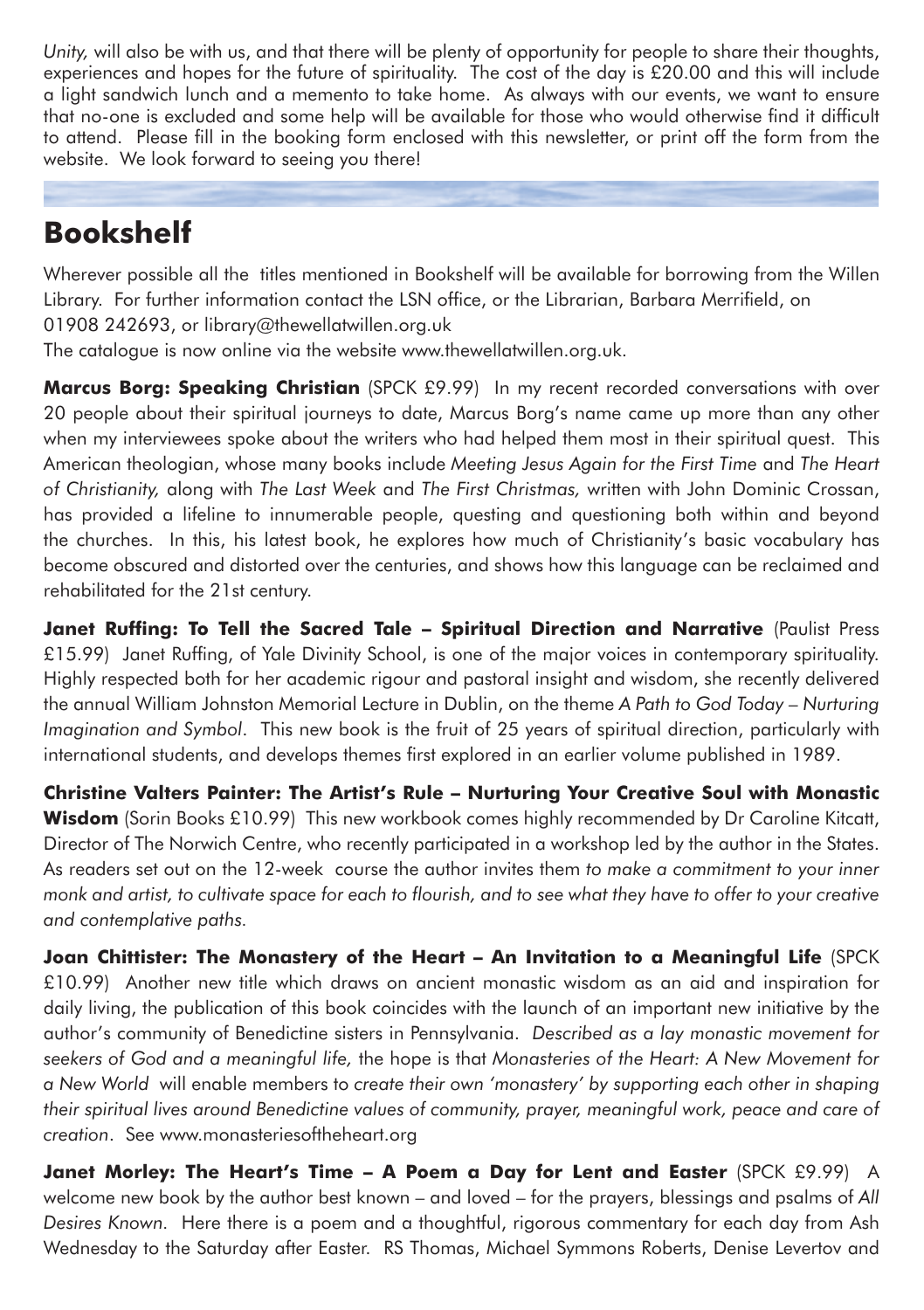Carol Ann Duffy are among the many different poets whose work is included. As the author says in her introduction: *It is common for a poem to examine something familiar in such a way that it becomes newly strange. Applied to religious truth, this denies us the comfort of taking refuge in formulae. Poetry helps us in the process of 'unlearning', which is a necessary part of the spiritual journey.* Janet will be talking about her new book at the Centre for Radical Christianity in Sheffield on 26th January. See www. stmarkscrc.co.uk

**Kenneth Steven: Evensong** (SPCK £8.99) And speaking of poets, this is a stunning new collection from the Scottish poet Kenneth Steven. His familiar, haunting evocation of nature is still here, but now his vision deepens and darkens. The mood is sombre, elegiac and for all the berry-reds and golds, the landscape is wintry and spare. At this low, dark time of the year the poet's hope is real, but thin and defiant.

**Frank Parkinson: The Power We Call God** (The Kindlers £3.00) A passionate, provocative, largely persuasive and occasionally infuriating booklet in which the author asks a crucial question of his Quaker sisters and brothers, and more generally of all contemporary Christians: *Do we have the discernment and the spiritual energy to cultivate the emerging new theology which relates the creation story to our individual quest?* Highly recommended and a great choice for discussion groups.

**Mary Rose O'Reilley: The Barn at the End of the World – The Apprenticeship of a Quaker, Buddhist Shepherd** (Milkweed Editions £12.50) Not a new book (pub 2000) but a friend recently gave me a copy and I've greatly enjoyed the author's wise, earthy – very earthy – and funny approach to spirituality. As one reviewer writes: *This is a delightful book, penned by a teacher determined to bring spirituality down to earth ... In the end, her book is an open-ended inquiry, a wonderfully humble and good-natured and perceptive gift that will appeal mightily to anyone who yearns for a simpler path.*

**Felicity Leng: Consecrated Spirits - A Thousand Years of Spiritual Writings by Women Religious** (Canterbury Press £14.99) An excellent new resource to stand beside the well-thumbed copy of *The Virago Book of Spirituality – Of Women and Angels* on my book shelves. An anthology of spiritual writings by women religious from the earliest times to the present day, this book is dedicated to my dear and much-missed friend and spiritual director, Sr Pia Buxton CJ, who died in October 2010. Themes include *Community, Politics and Solidarity; Visionaries, Mystics and Contemplatives; Mothering, Healing and Family Relations.* 

**Catherine G Lucas: In Case of Spiritual Emergency – Moving Successfully Through Your Awakening** (Findhorn Press £9.99) I first met Catherine Lucas some years ago at a Wrekin Trust conference in London. She was, even then, developing her work on *Spiritual Emergency* and later came onto the BBC radio programme *Something Understood* to talk about her own experience of such emergency and her founding of the UK *Spiritual Crisis Network*. This highly original, and possibly controversial, book is the fruit of profound experience and careful research. A guide for mental health professionals, pastoral care specialists and people going through spiritual crisis or their carers, the author suggests that when spiritual crises are understood and managed, rather than dismissed as psychosis, depression or breakdown, they can offer enormous potential for growth and fulfilment.

### **Other recent additions to the Library include:**

Peter Tyler: *The Return to the Mystical – Ludwig Wittgenstein, Teresa of Avila and the Christian Mystical Tradition,* Jim Cotter: *Praying the Dark Hours – A Night Prayer Companion,* Ann Lewin: *Seasons of Grace – Inspirational Resources for the Christian Year,* Alexander Ryrie: *The*  **Desert Movement - Fresh Perspectives on the Spirituality of the Desert, Sister Rosemary SLG:** *Kabir – The Way of Love and Paradox,* Esther de Waal: *Living on the Border – Reflections on the Experience of Threshold,* Jan Berry: *Ritual Making Women – Shaping Rites for Changing Lives.*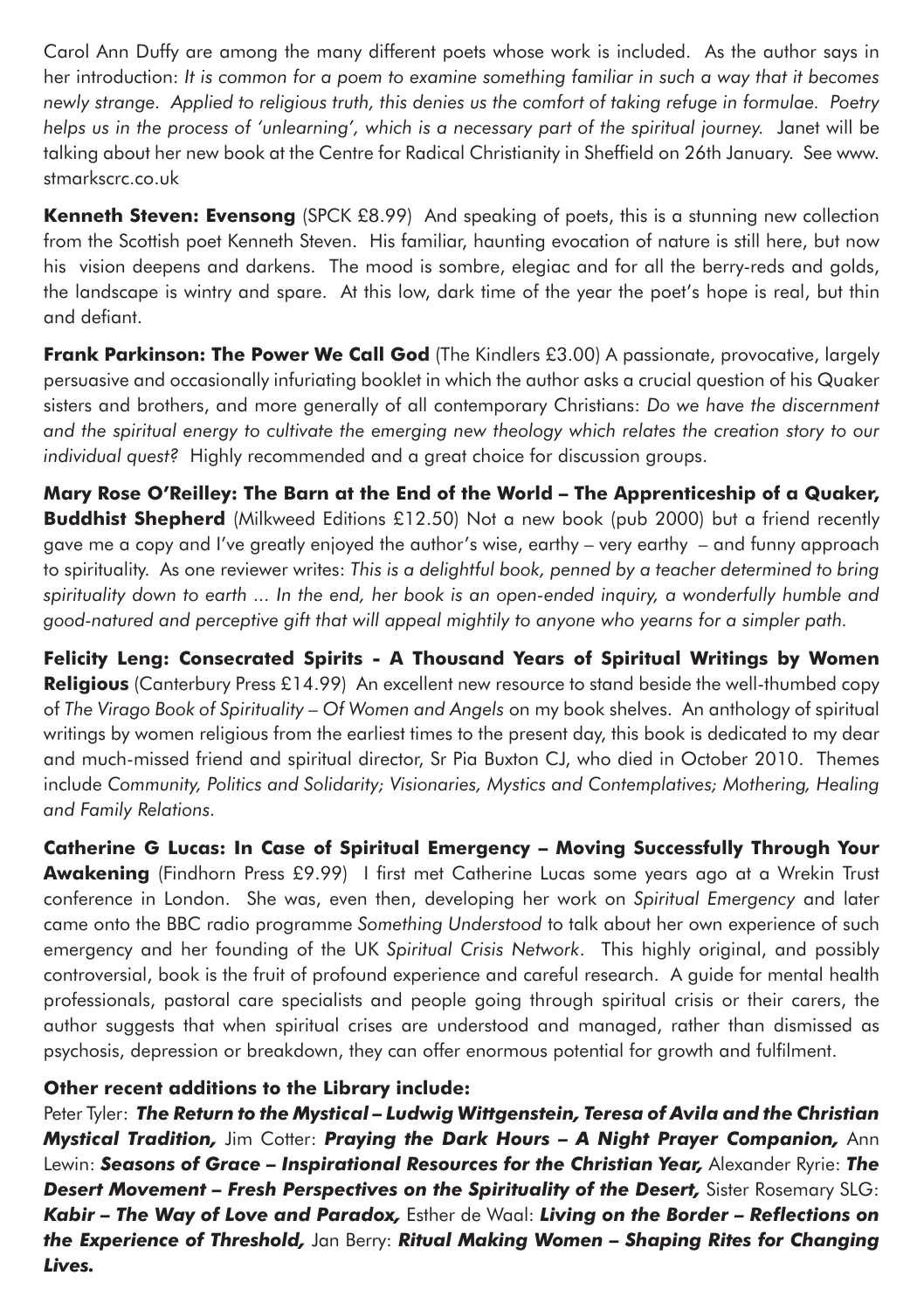# **Pinboard**

### **Advance Notice**

**To 10 March: Swan Theatre, Stratford: Written on the Heart,** David Edgar's well-received play which sets the Authorised Version of the Bible in its historical context, with Oliver Ford-Davies as Lancelot Andrewes and Stephen Boxer as William Tyndale. See www.rsc.org.uk Contact 0844 800 1110

28 April: Worth Abbey, Sussex: Gardens of the Heart: celebrating 20 years of the Quiet Garden Trust with Esther de Waal and Philip Roderick. See www.quietgarden.org Contact info@quietgarden.org or 01494 434873

**28 April: Centre for Radical Christianity, Sheffield: Relating to the Other – A New Vision for Religious Pluralism** with Tariq Ramadan. See www.stmarkscrc.co.uk Contact info@stmarkscrc.co.uk or 0114 266 3613

**15-17 May: Northampton, Spirituality in a Fragmented World:** second international conference of the British Association for the Study of Spirituality. See www.basspirituality.org.uk Contact c.gregory@hull.ac.uk or 01482 462011

Please see the last edition of *Living Spirituality News* (available on the website) or phone the office for details of four other major conferences next Spring and Summer: **Into Christ Consciousness – Co-Creating our Emerging Future** 7-10 April, **Beyond our Wildest Imagining** 12-14 April, **Re-imagining Retreat – A Spring in the Desert** 14-17 May, **The Cave of the Heart – Contemplation, Mindfulness and Social Renewal** 28-30 June.

### **January 2012**

**5-8: St Cuthman's Retreat Centre, West Sussex: Epiphany Journeys** led by Ray Simpson of the International Community of Aidan and Hilda. See www.stcuthmans.com Contact stcuthmans@dabnet.org or 01403 741220

**11: Sarum College, Salisbury: Literature, Art and the Christian Imagination,** first of six sessions examining the links between Christian spirituality and aesthetic experience. See www.sarum. ac.uk Contact courses@sarum.ac.uk or 01722 424800

**14: London: A Magical Mystery Tour Through Colour**, an *Art & Spirituality Network* event led by John Harley and Angela Schütz. See www.artandspirituality.net or contact ASN, 48 Kenilworth Avenue, London, SW19 7LW

**20-22: Loyola Hall, Merseyside: Retreat for Men,** led by Matthew Power and Stephen Hoyland. See www.loyolahall.co.uk Contact mail@loyolahall.co.uk or 0151 426 4137

**24: London: Integral Spirituality** with Jonathan Males. Taster session for a monthly evening course, for people to learn about the subject and decide if they want to commit for the year. See www. benedictinecentreretreats.org.uk Contact retreats@bcsuk.wanadoo.co.uk or 020 8449 2499

25: London Centre for Spirituality: Celtic Twilight - Hild of Whitby, evening led by June Boyce-Tillman. See www.spiritualitycentre.org Contact info@spiritualitycentre.org or 020 7621 1391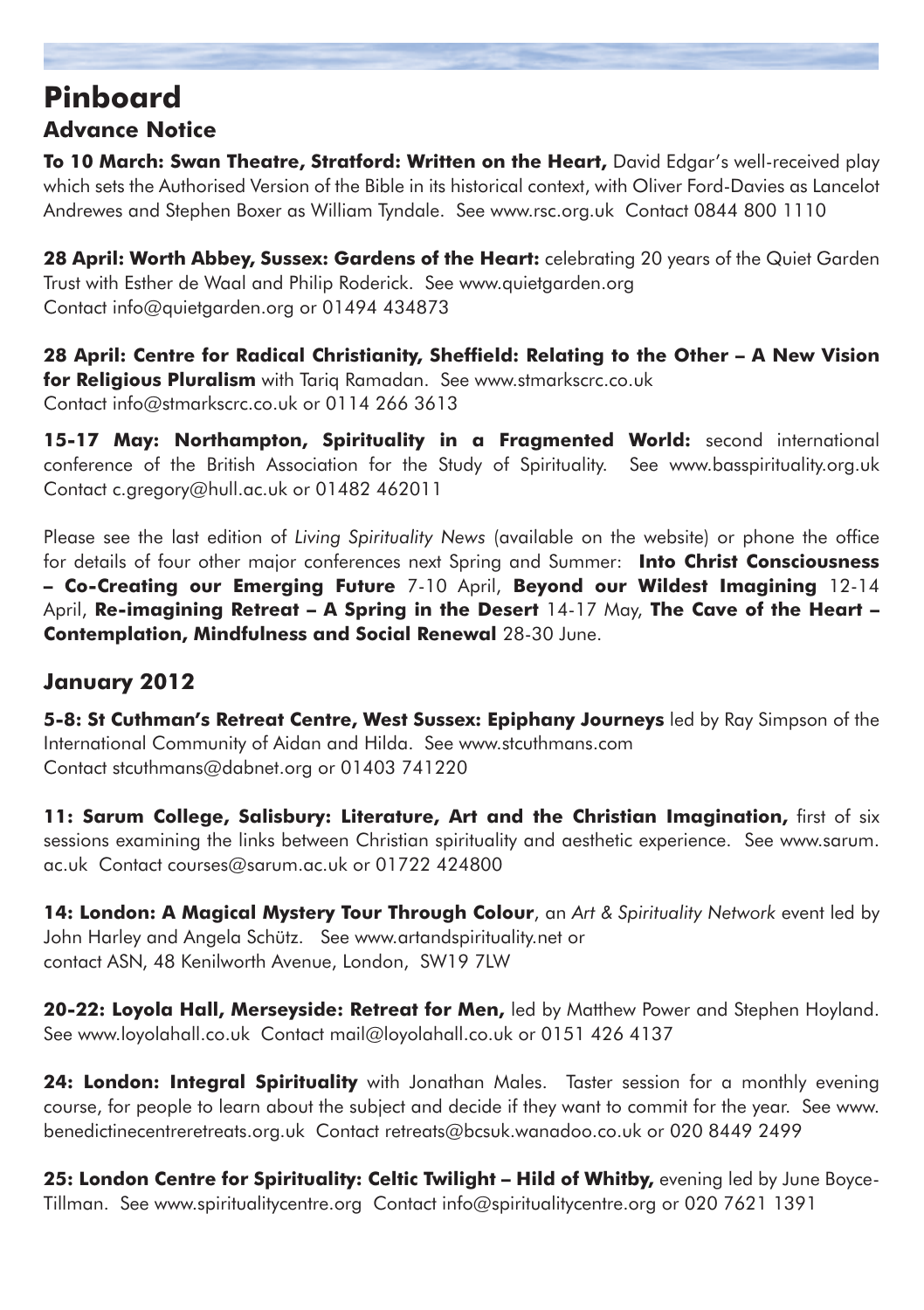**27-29: St Beunos, N Wales: Look up at the Skies!** Considering the winter night sky – creation at its most magnificent, with Damian Jackson and Anne Morris. See www.beunos.com Contact secretary@beunos.com or 01745 583444

### **February**

**1: St Bede's, York: From Contemplation to Compassion,** with Eley McAinsh, and extended times of silence guided by Jenny Sandler. See www.stbedes.org.uk Contact admin@stbedes.org.uk or 01904 464900

3-7: Othona Community, Dorset: Film for Thought: Work and Leisure, reflecting in spiritual terms on some good films, in good company and cosy surroundings. Led by Sandra Palmer. See www.othona-bb.org.uk Contact mail@othona-bb.org.uk or 01308 897130

**4: Norwich: At the Midpoint,** reflecting on our spiritual lives at the midpoint between the Winter Solstice and Spring Equinox. Led by Caroline Kitcatt of the Norwich Centre for Spiritual Exploration. See www.norwichcentre.org Contact info@norwichcentre.org or 01603 617709

**11: Sisters of St Andrew, Edenbridge, Kent: From Anger to Praise,** with Sr Marie-Christine and Jo Eaton. A space to explore an inner journey from anger to praise. Same theme also offered on 16 Feb. See www.sisters-of-st-andrew.com Contact thecentre@sisters-of-st-andrew.com or 01342 850 388

**11: Glasgow: Songs of Longing,** a day of prayer and reflection mediated through music and song, with Tom McGuinness of the Ignatian Spirituality Centre, Glasgow. See www.iscglasgow.co.uk Contact admin@iscglasgow.co.uk or 0141 354 0077

**22-27: Othona Community, Dorset: The Buddha's Four Noble Truths and The Way of Jesus.** A gentle retreat led by Simon Small, author of *From the Bottom of the Pond: the forgotten art of experiencing God in the depths of the present moment.* See www.othona-bb.org.uk Contact mail@othona-bb.org.uk or 01308 897130

### **March**

**2-3: Thirsk, N Yorks: Spiritual Legacies for our Times – Carl Rogers, Julian of Norwich and Etty Hillesum.** Lecture and seminar with Brian Thorne, at the Centre for the Study of Theology and Health, Holy Rood House. See www.holyroodhouse.org.uk (new website under construction). Contact theologycentre@holyroodhouse.org.uk or 01845 522580

10: Bristol: Treasure in the Field: Spiritual Capital, Sustainable Living, Christian Ecology Link conference with Jonathan Porritt and Tim Gorringe. See www.christian-ecology.org.uk/treasure

**10: London: Are you ready for the next Quantum Leap?** Christians Awakening to a New Awareness (CANA) Study Day, with Sister Ishpriya. See www.christiansawakening.org Contact cana@christianswakening.org or 01730 265591

**21: Ivy House, Wilts: Montgomery Trust Lecture: Living with a Monastic Heart – Patterns of New Monasticism,** with Esther de Waal. See www.ivyhouse.org Contact stdenys@ivyhouse.org or 01985 214824

**22-25: Othona Community, Dorset: The Aramaic Jesus and the Sufis – Shared Paths of the Heart,** three-day workshop with Neil Douglas-Klotz, world renowned expert on the Aramaic Jesus. See www.othona-bb.org.uk Contact mail@othona-bb.org.uk or 01308 897130